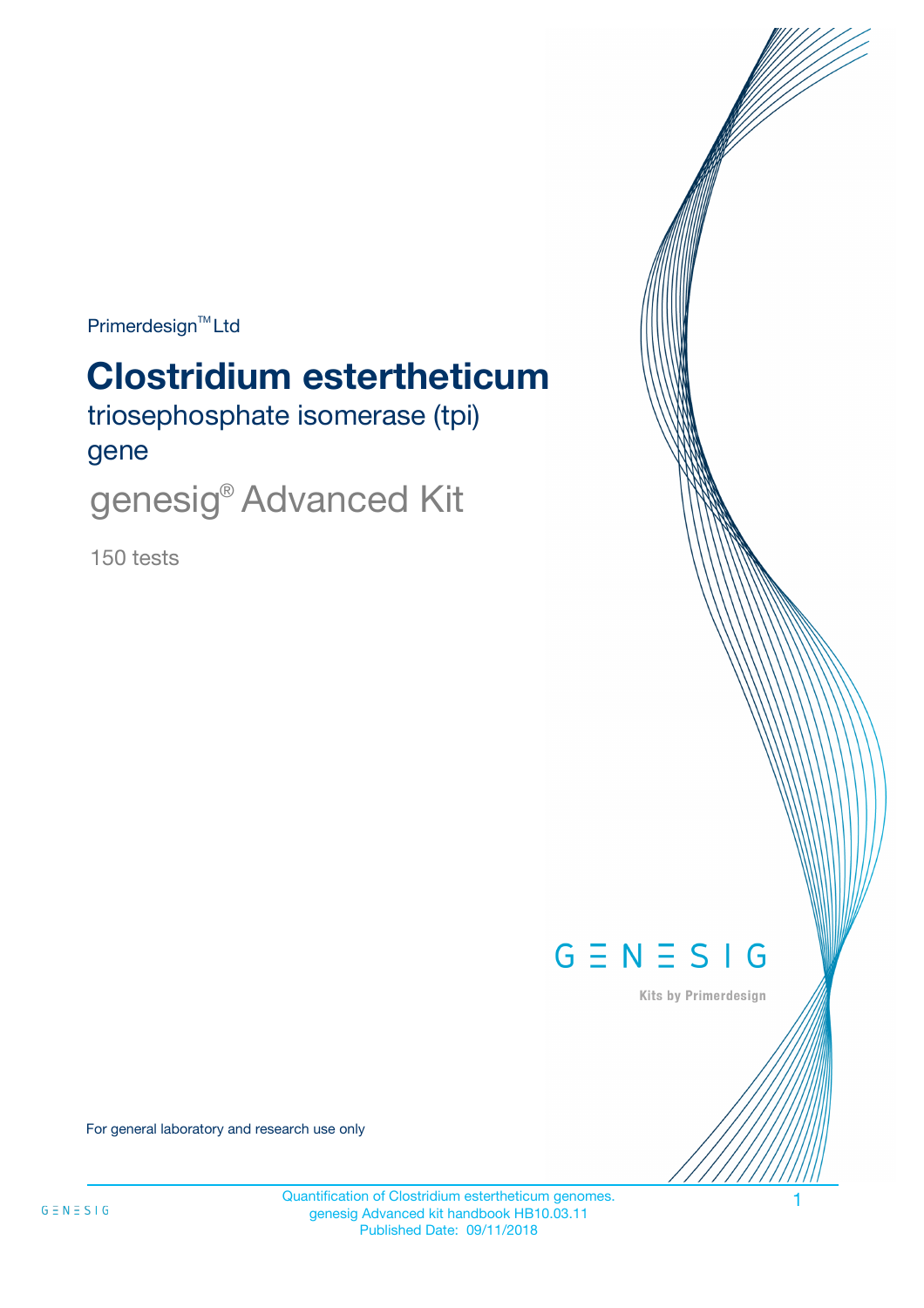# Introduction to Clostridium estertheticum

Cl. estertheticum causes spoilage of (raw) chilled vacuum-packed red meat, including beef, lamb and venison and renders it completely unacceptable, resulting in substantial financial losses and reduced consumer confidence.

A number of other species of Clostridium, including Cl. algidicarnis, Cl. putrefaciens, and Cl. gasigenes are also capable of multiplying at low temperature, and have also been implicated in this type of red meat spoilage. However, Cl. estertheticum is the most common. Cl. estertheticum is psychrophilic and capable of growing relatively rapidly in the chilled, anaerobic conditions used to store vacuum packed meat at temperatures down to minus 1.5° C. The bacteria metabolise compounds such as glucose and lactic acid, leading to production of various foul-smelling compounds, and also carbon dioxide and hydrogen - thus 'blown pack' spoilage.

Meat can become contaminated from the live animals or indirectly (via contaminated surfaces and equipment) from vacuum-packed meat that has been opened and reprocessed in the same environment.

Our kit specifically targets the Cl. estertheticum triosephosphate isomerase (tpi) gene.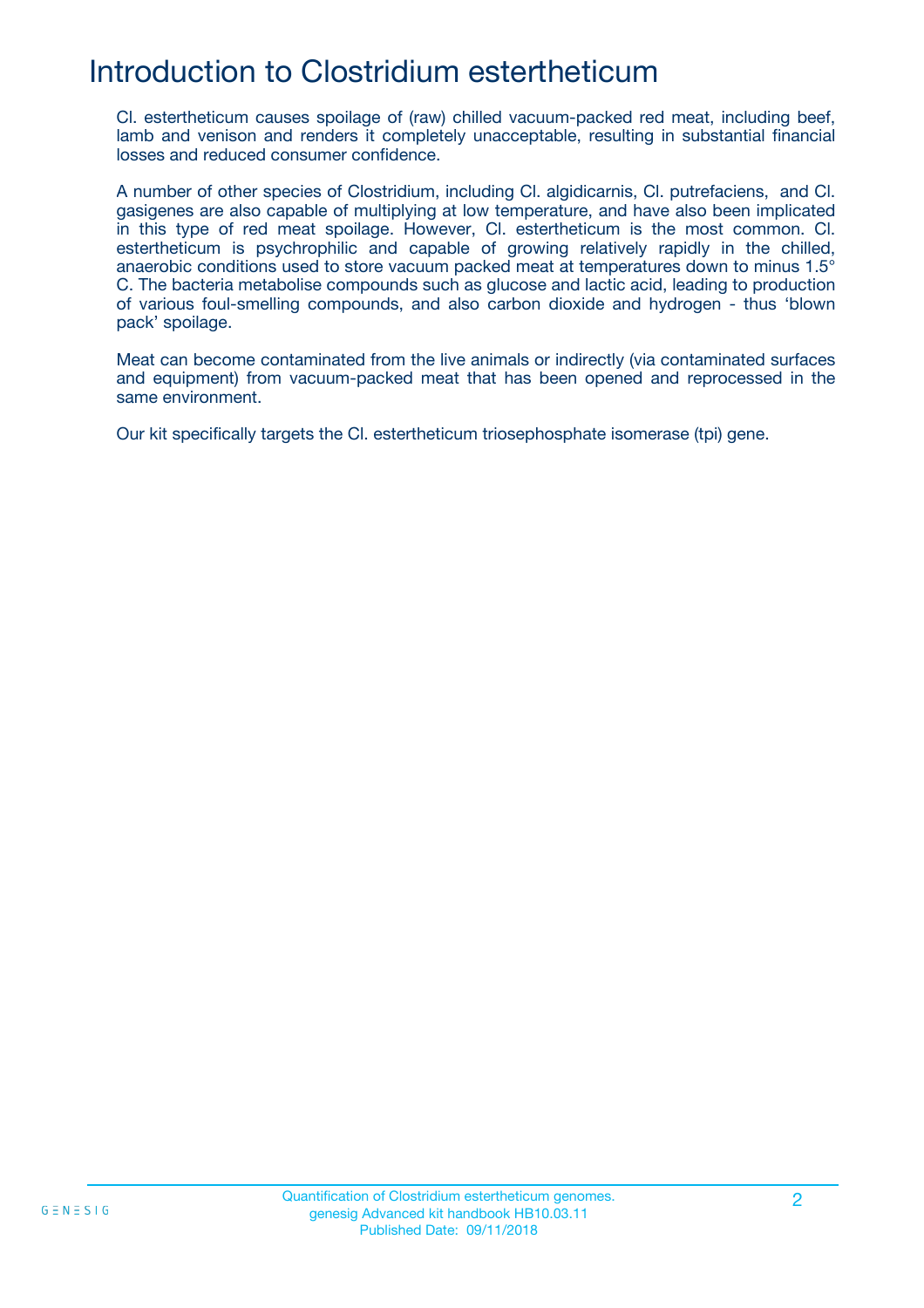# **Specificity**

The Primerdesign genesig Kit for Clostridium estertheticum (C.estertheticum) genomes is designed for the in vitro quantification of C.estertheticum genomes. The kit is designed to have a broad detection profile. Specifically, the primers represent 100% homology with over 95% of the NCBI database reference sequences available at the time of design.

The dynamics of genetic variation means that new sequence information may become available after the initial design. Primerdesign periodically reviews the detection profiles of our kits and when required releases new versions.

If you require further information, or have a specific question about the detection profile of this kit then please send an e.mail to enquiry@primerdesign.co.uk and our bioinformatics team will answer your question.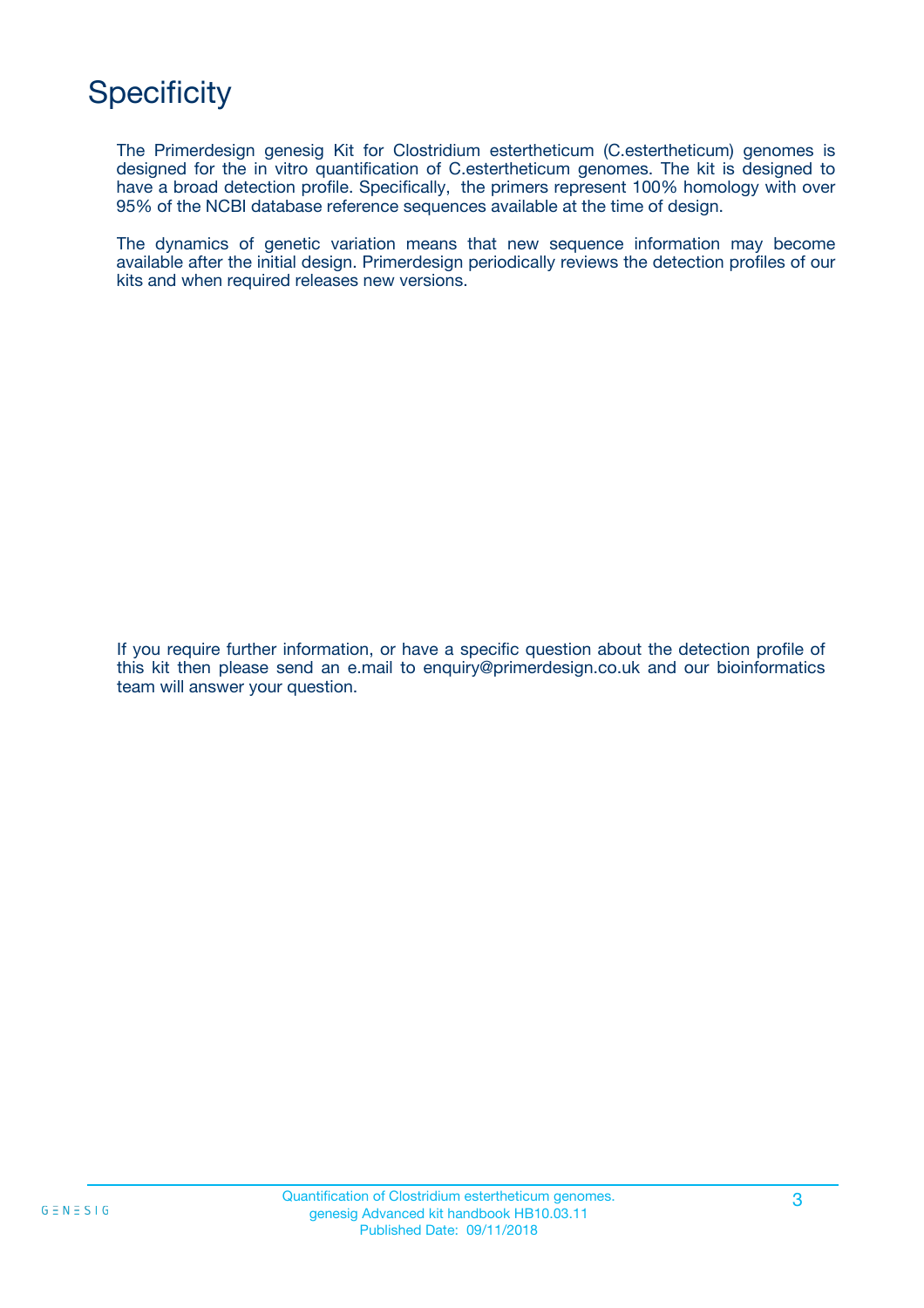# Kit contents

- **C.estertheticum specific primer/probe mix (150 reactions BROWN)** FAM labelled
- **C.estertheticum positive control template (for Standard curve RED)**
- **Internal extraction control primer/probe mix (150 reactions BROWN)** VIC labelled as standard
- **Internal extraction control DNA (150 reactions BLUE)**
- **Endogenous control primer/probe mix (150 reactions BROWN)** FAM labelled
- **RNase/DNase free water (WHITE)** for resuspension of primer/probe mixes
- **Template preparation buffer (YELLOW)** for resuspension of internal control template, positive control template and standard curve preparation

### Reagents and equipment to be supplied by the user

#### **Real-time PCR Instrument**

#### **Extraction kit**

This kit is recommended for use with genesig Easy DNA/RNA extraction kit. However, it is designed to work well with all processes that yield high quality RNA and DNA with minimal PCR inhibitors.

#### **oasig**TM **lyophilised or Precision**®**PLUS 2X qPCR Master Mix**

This kit is intended for use with oasig or PrecisionPLUS2X qPCR Master Mix.

**Pipettors and Tips**

**Vortex and centrifuge**

#### **Thin walled 1.5 ml PCR reaction tubes**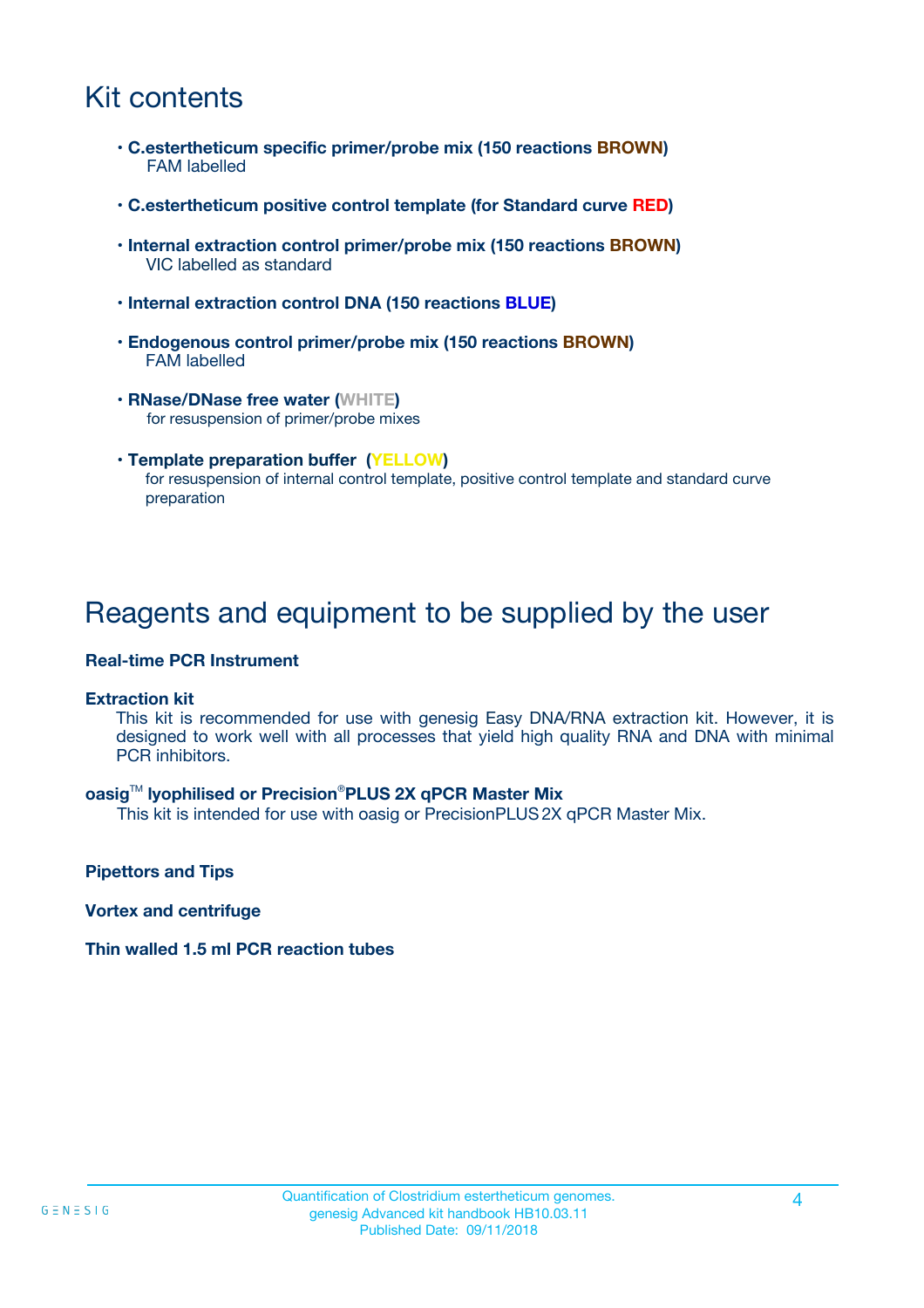### Kit storage and stability

This kit is stable at room temperature but should be stored at -20ºC on arrival. Once the lyophilised components have been resuspended they should not be exposed to temperatures above -20°C for longer than 30 minutes at a time and unnecessary repeated freeze/thawing should be avoided. The kit is stable for six months from the date of resuspension under these circumstances.

If a standard curve dilution series is prepared this can be stored frozen for an extended period. If you see any degradation in this serial dilution a fresh standard curve can be prepared from the positive control.

Primerdesign does not recommend using the kit after the expiry date stated on the pack.

### Suitable sample material

All kinds of sample material suited for PCR amplification can be used. Please ensure the samples are suitable in terms of purity, concentration, and DNA integrity (An internal PCR control is supplied to test for non specific PCR inhibitors). Always run at least one negative control with the samples. To prepare a negative-control, replace the template DNA sample with RNase/DNase free water.

### Dynamic range of test

Under optimal PCR conditions genesig C.estertheticum detection kits have very high priming efficiencies of >95% and can detect less than 100 copies of target template.

### Notices and disclaimers

This product is developed, designed and sold for research purposes only. It is not intended for human diagnostic or drug purposes or to be administered to humans unless clearly expressed for that purpose by the Food and Drug Administration in the USA or the appropriate regulatory authorities in the country of use. During the warranty period Primerdesign genesig detection kits allow precise and reproducible data recovery combined with excellent sensitivity. For data obtained by violation to the general GLP guidelines and the manufacturer's recommendations the right to claim under guarantee is expired. PCR is a proprietary technology covered by several US and foreign patents. These patents are owned by Roche Molecular Systems Inc. and have been sub-licensed by PE Corporation in certain fields. Depending on your specific application you may need a license from Roche or PE to practice PCR. Additional information on purchasing licenses to practice the PCR process may be obtained by contacting the Director of Licensing at Roche Molecular Systems, 1145 Atlantic Avenue, Alameda, CA 94501 or Applied Biosystems business group of the Applera Corporation, 850 Lincoln Centre Drive, Foster City, CA 94404. In addition, the 5' nuclease assay and other homogeneous amplification methods used in connection with the PCR process may be covered by U.S. Patents 5,210,015 and 5,487,972, owned by Roche Molecular Systems, Inc, and by U.S. Patent 5,538,848, owned by The Perkin-Elmer Corporation.

# Trademarks

Primerdesign™ is a trademark of Primerdesign Ltd.

genesig $^\circledR$  is a registered trademark of Primerdesign Ltd.

The PCR process is covered by US Patents 4,683,195, and 4,683,202 and foreign equivalents owned by Hoffmann-La Roche AG. BI, ABI PRISM® GeneAmp® and MicroAmp® are registered trademarks of the Applera Genomics (Applied Biosystems Corporation). BIOMEK® is a registered trademark of Beckman Instruments, Inc.; iCycler™ is a registered trademark of Bio-Rad Laboratories, Rotor-Gene is a trademark of Corbett Research. LightCycler™ is a registered trademark of the Idaho Technology Inc. GeneAmp®, TaqMan® and AmpliTaqGold® are registered trademarks of Roche Molecular Systems, Inc., The purchase of the Primerdesign™ reagents cannot be construed as an authorization or implicit license to practice PCR under any patents held by Hoffmann-LaRoche Inc.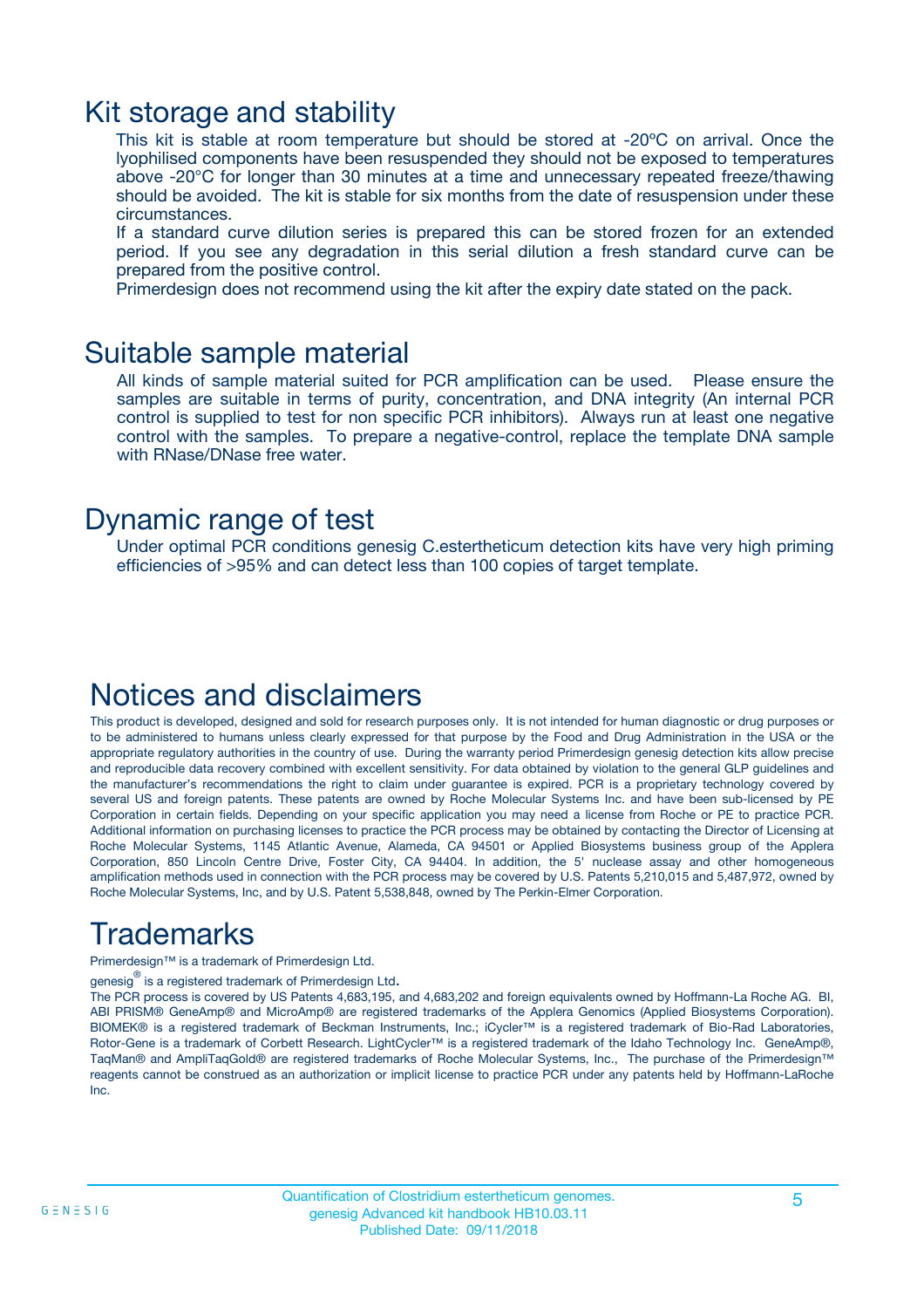## Principles of the test

#### **Real-time PCR**

A C.estertheticum specific primer and probe mix is provided and this can be detected through the FAM channel.

The primer and probe mix provided exploits the so-called TaqMan® principle. During PCR amplification, forward and reverse primers hybridize to the C.estertheticum DNA. A fluorogenic probe is included in the same reaction mixture which consists of a DNA probe labeled with a 5`-dye and a 3`-quencher. During PCR amplification, the probe is cleaved and the reporter dye and quencher are separated. The resulting increase in fluorescence can be detected on a range of qPCR platforms.

#### **Positive control**

For copy number determination and as a positive control for the PCR set up, the kit contains a positive control template. This can be used to generate a standard curve of C. estertheticum copy number / Cq value. Alternatively the positive control can be used at a single dilution where full quantitative analysis of the samples is not required. Each time the kit is used, at least one positive control reaction must be included in the run. A positive result indicates that the primers and probes for detecting the target C.estertheticum gene worked properly in that particular experimental scenario. If a negative result is obtained the test results are invalid and must be repeated. Care should be taken to ensure that the positive control does not contaminate any other kit component which would lead to false-positive results. This can be achieved by handling this component in a Post PCR environment. Care should also be taken to avoid cross-contamination of other samples when adding the positive control to the run. This can be avoided by sealing all other samples and negative controls before pipetting the positive control into the positive control well.

#### **Negative control**

To validate any positive findings a negative control reaction should be included every time the kit is used. For this reaction the RNase/DNase free water should be used instead of template. A negative result indicates that the reagents have not become contaminated while setting up the run.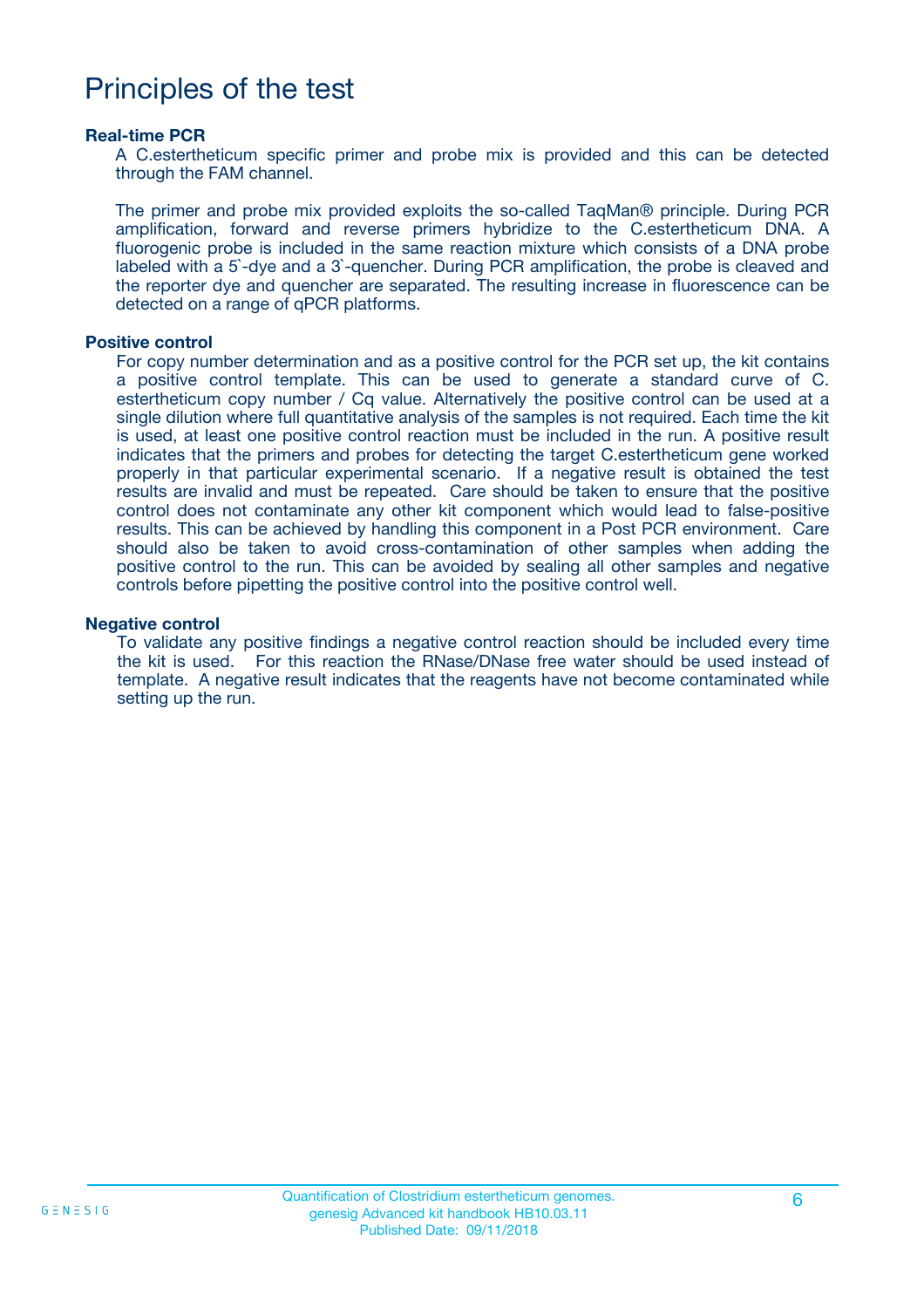#### **Internal DNA extraction control**

When performing DNA extraction, it is often advantageous to have an exogenous source of DNA template that is spiked into the lysis buffer. This control DNA is then co-purified with the sample DNA and can be detected as a positive control for the extraction process. Successful co-purification and qPCR for the control DNA also indicates that PCR inhibitors are not present at a high concentration.

A separate primer and probe mix are supplied with this kit to detect the exogenous DNA using qPCR. The primers are present at PCR limiting concentrations which allows multiplexing with the target sequence primers. Amplification of the control DNA does not interfere with detection of the C.estertheticum target DNA even when present at low copy number. The Internal control is detected through the VIC channel and gives a Cq value of 28+/-3.

#### **Endogenous control**

To confirm extraction of a valid biological template, a primer and probe mix is included to detect an endogenous gene. Detection of the endogenous control is through the FAM channel and it is NOT therefore possible to perform a multiplex with the C.estertheticum primers. A poor endogenous control signal may indicate that the sample did not contain sufficient biological material.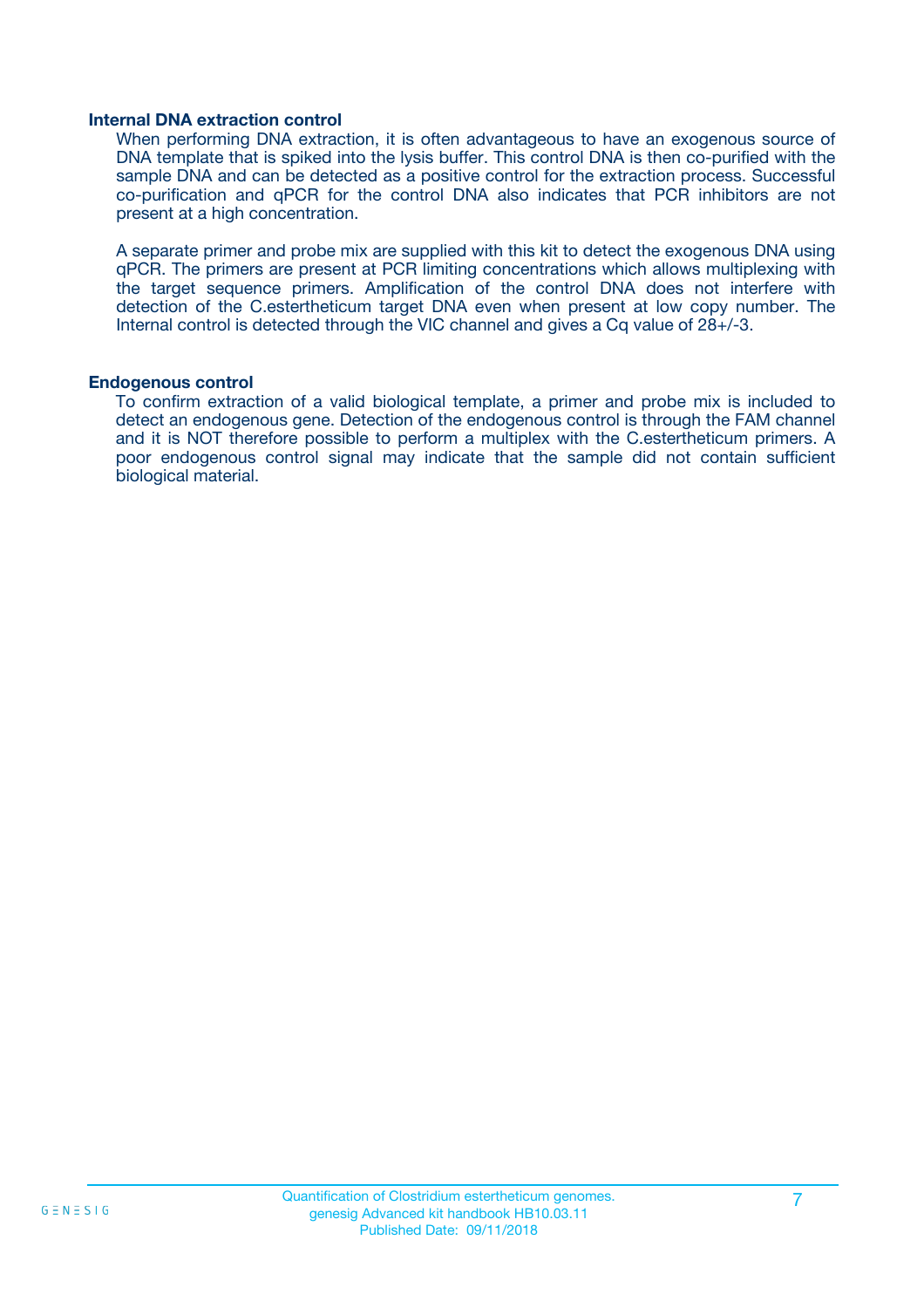### Resuspension protocol

To minimize the risk of contamination with foreign DNA, we recommend that all pipetting be performed in a PCR clean environment. Ideally this would be a designated PCR lab or PCR cabinet. Filter tips are recommended for all pipetting steps.

- **1. Pulse-spin each tube in a centrifuge before opening.** This will ensure lyophilised primer and probe mix is in the base of the tube and is not spilt upon opening the tube.
- **2. Resuspend the primer/probe mixes in the RNase/DNase free water supplied, according to the table below:**

To ensure complete resuspension, vortex each tube thoroughly.

| Component - resuspend in water                       |          |  |
|------------------------------------------------------|----------|--|
| <b>Pre-PCR pack</b>                                  |          |  |
| C.estertheticum primer/probe mix (BROWN)             | $165$ µl |  |
| Internal extraction control primer/probe mix (BROWN) | $165$ µl |  |
| Endogenous control primer/probe mix (BROWN)          | 165 µl   |  |

**3. Resuspend the internal control template and positive control template in the template preparation buffer supplied, according to the table below:** To ensure complete resuspension, vortex each tube thoroughly.

| Component - resuspend in template preparation buffer |  |  |  |
|------------------------------------------------------|--|--|--|
| <b>Pre-PCR heat-sealed foil</b>                      |  |  |  |
| Internal extraction control DNA (BLUE)               |  |  |  |
| <b>Post-PCR heat-sealed foil</b>                     |  |  |  |
| C.estertheticum Positive Control Template (RED) *    |  |  |  |

\* This component contains high copy number template and is a VERY significant contamination risk. It must be opened and handled in a separate laboratory environment, away from the other components.

### DNA extraction

The internal extraction control DNA can be added either to the DNA lysis/extraction buffer or to the DNA sample once it has been resuspended in lysis buffer.

**DO NOT add the internal extraction control DNA directly to the unprocessed biological sample as this will lead to degradation and a loss in signal.**

- **1. Add 4µl of the Internal extraction control DNA (BLUE) to each sample in DNA lysis/extraction buffer per sample.**
- **2. Complete DNA extraction according to the manufacturers protocols.**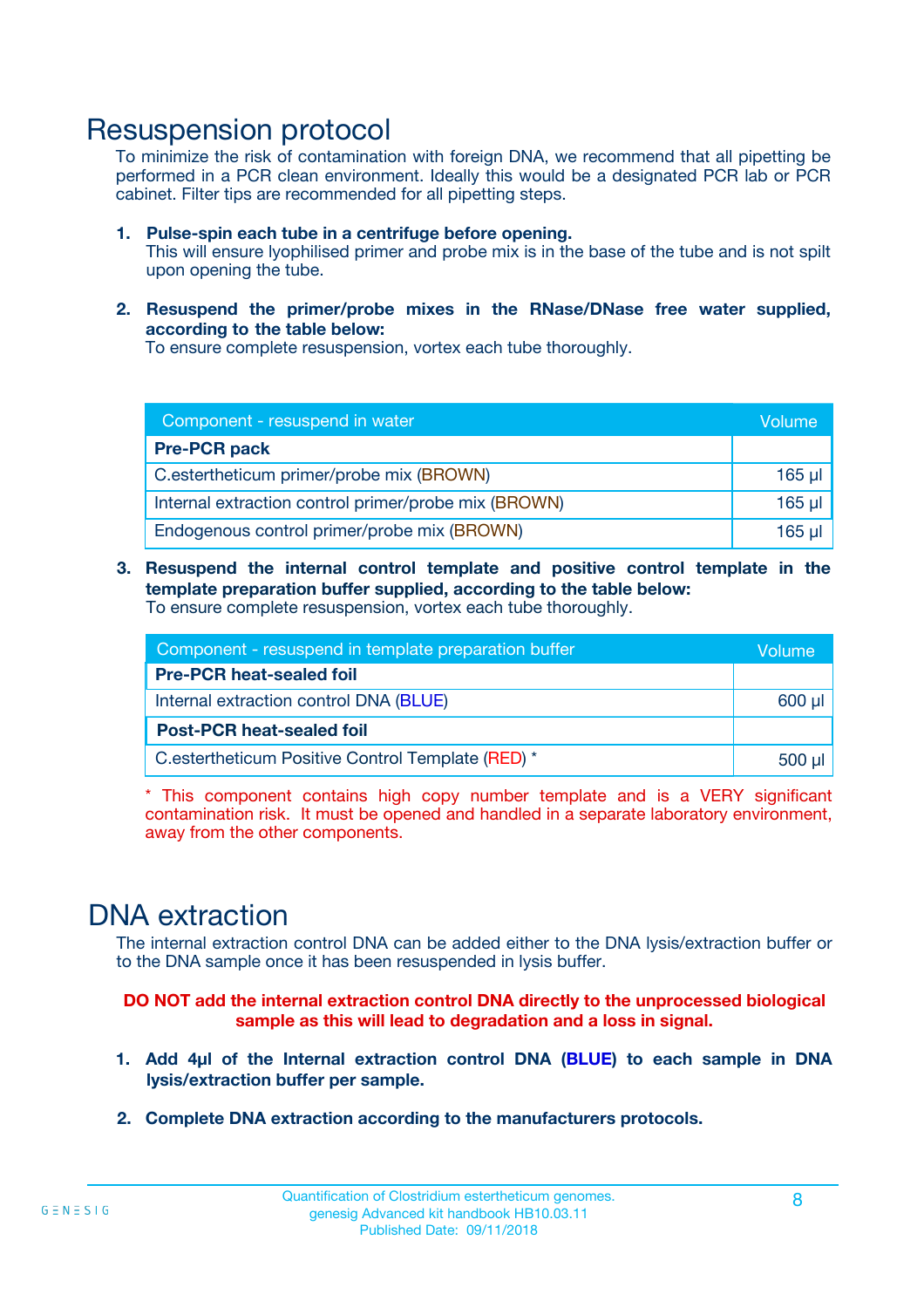# qPCR detection protocol

**1. For each DNA sample prepare a reaction mix according to the table below:** Include sufficient reactions for positive and negative controls.

| Component                                            | Volume   |
|------------------------------------------------------|----------|
| oasig or PrecisionPLUS 2X qPCR Master Mix            | $10 \mu$ |
| C.estertheticum primer/probe mix (BROWN)             | 1 µI     |
| Internal extraction control primer/probe mix (BROWN) | 1 µl     |
| <b>RNase/DNase free water (WHITE)</b>                | $3 \mu$  |
| <b>Final Volume</b>                                  | 15 µl    |

**2. For each DNA sample prepare an endogenous control reaction according to the table below (Optional):**

**This control reaction will provide useful information regarding the quality of the biological sample.**

| Component                                   | Volume          |
|---------------------------------------------|-----------------|
| oasig or PrecisionPLUS 2X qPCR Master Mix   | 10 <sub>µ</sub> |
| Endogenous control primer/probe mix (BROWN) | 1 µI            |
| <b>RNase/DNase free water (WHITE)</b>       | $4 \mu$         |
| <b>Final Volume</b>                         | 15 µl           |

- **3. Pipette 15µl of each mix into individual wells according to your qPCR experimental plate set up.**
- **4. Prepare sample DNA templates for each of your samples.**
- **5. Pipette 5µl of DNA template into each well, according to your experimental plate set up.**

For negative control wells use 5µl of RNase/DNase free water. The final volume in each well is 20ul.

**6. If a standard curve is included for quantitative analysis, prepare a reaction mix according to the table below:**

| Component                                 | Volume  |
|-------------------------------------------|---------|
| oasig or PrecisionPLUS 2X qPCR Master Mix | 10 µl   |
| C.estertheticum primer/probe mix (BROWN)  | 1 µI    |
| <b>RNase/DNase free water (WHITE)</b>     | $4 \mu$ |
| <b>Final Volume</b>                       | 15 µl   |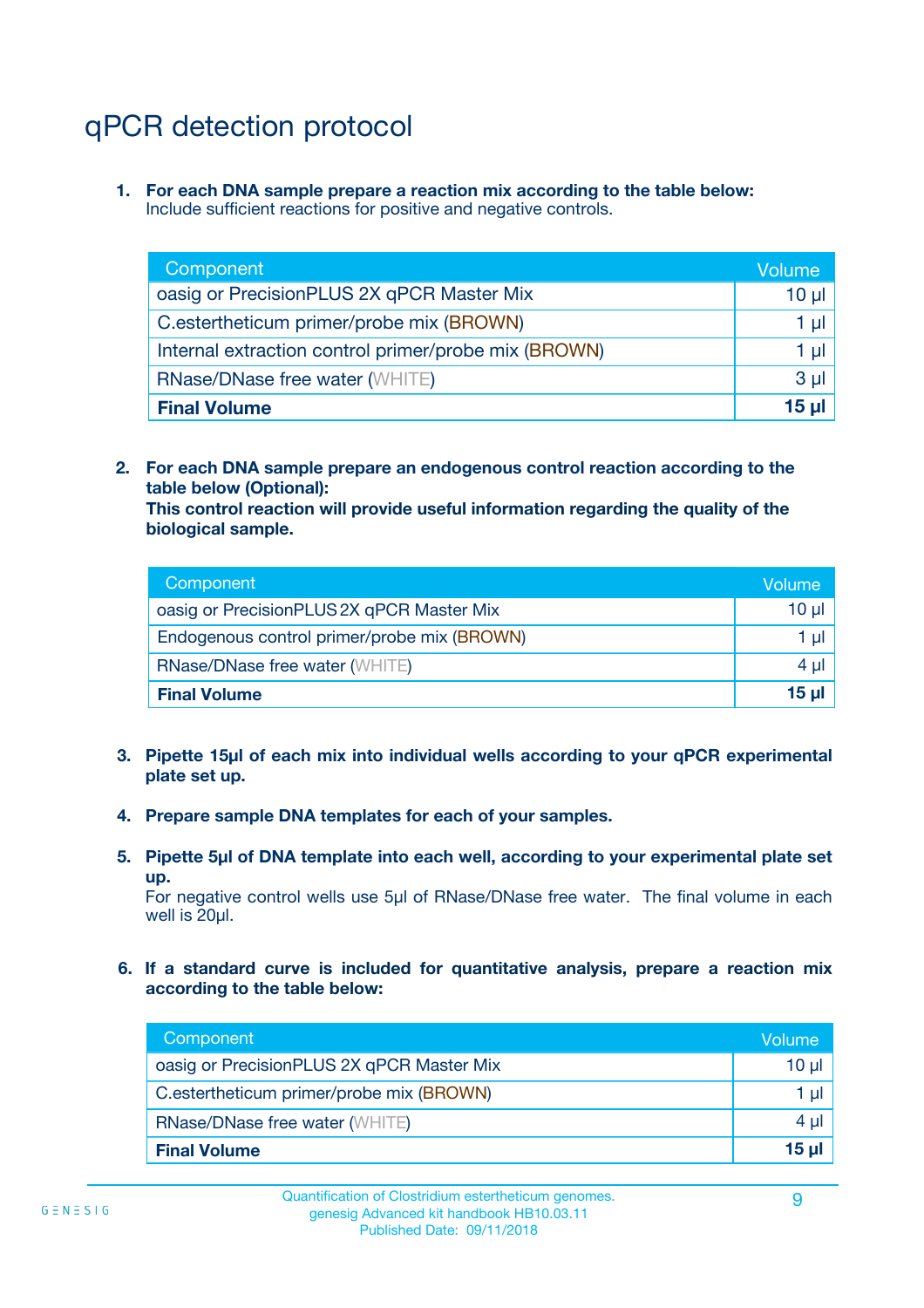#### **7. Preparation of standard curve dilution series.**

- 1) Pipette 90µl of template preparation buffer into 5 tubes and label 2-6
- 2) Pipette 10µl of Positive Control Template (RED) into tube 2
- 3) Vortex thoroughly
- 4) Change pipette tip and pipette 10µl from tube 2 into tube 3
- 5) Vortex thoroughly

Repeat steps 4 and 5 to complete the dilution series

| <b>Standard Curve</b>         | <b>Copy Number</b>     |
|-------------------------------|------------------------|
| Tube 1 Positive control (RED) | $2 \times 10^5$ per µl |
| Tube 2                        | $2 \times 10^4$ per µl |
| Tube 3                        | $2 \times 10^3$ per µl |
| Tube 4                        | $2 \times 10^2$ per µl |
| Tube 5                        | 20 per µl              |
| Tube 6                        | 2 per µl               |

**8. Pipette 5µl of standard template into each well for the standard curve according to your experimental plate set up.**

#### The final volume in each well is 20µl.

# qPCR amplification protocol

Amplification conditions using oasig or PrecisionPLUS 2X qPCR Master Mix.

|             | <b>Step</b>       | <b>Time</b>     | Temp    |
|-------------|-------------------|-----------------|---------|
|             | Enzyme activation | 2 min           | 95 °C   |
| Cycling x50 | Denaturation      | 10 <sub>s</sub> | 95 $°C$ |
|             | DATA COLLECTION * | 60 s            | 60 °C   |

\* Fluorogenic data should be collected during this step through the FAM and VIC channels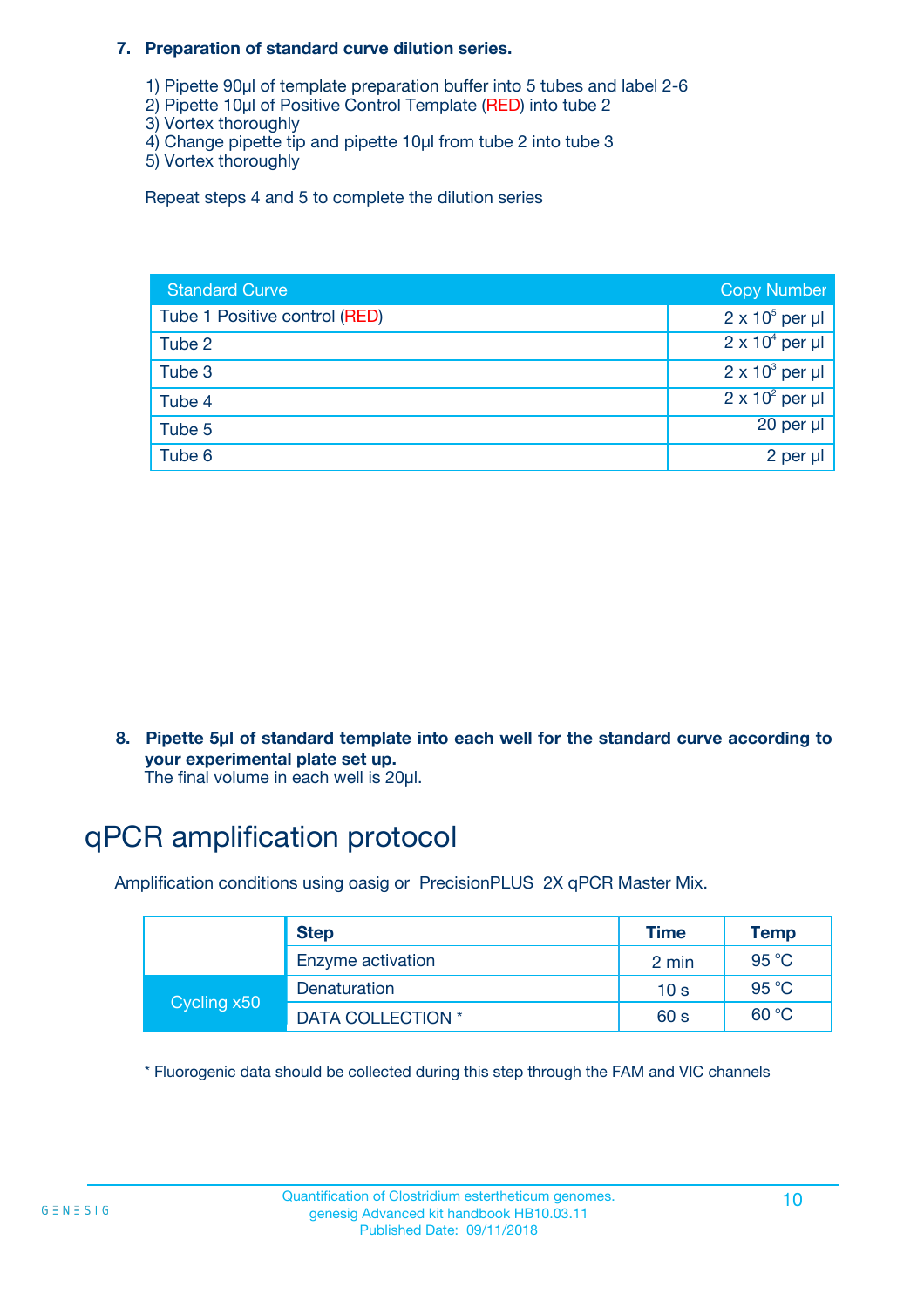# Interpretation of results

| <b>Target</b><br>(FAM) | <b>Internal</b><br>control<br>(NIC) | <b>Positive</b><br>control | <b>Negative</b><br>control | Interpretation                                                                                                  |
|------------------------|-------------------------------------|----------------------------|----------------------------|-----------------------------------------------------------------------------------------------------------------|
| $\leq 30$              | $+ 1 -$                             | ÷                          |                            | <b>POSITIVE QUANTITATIVE RESULT</b><br>calculate copy number                                                    |
| > 30                   | ٠                                   | ÷                          |                            | <b>POSITIVE QUANTITATIVE RESULT</b><br>calculate copy number                                                    |
| > 30                   |                                     | ÷                          |                            | <b>POSITIVE QUALITATIVE RESULT</b><br>do not report copy number as this<br>may be due to poor sample extraction |
|                        | ÷                                   | ÷                          |                            | <b>NEGATIVE RESULT</b>                                                                                          |
| $+ 1 -$                | $+ 1 -$                             | ÷                          | $\leq$ 35                  | <b>EXPERIMENT FAILED</b><br>due to test contamination                                                           |
| $+$ / -                | $+ 1 -$                             | ÷                          | > 35                       | $\star$                                                                                                         |
|                        |                                     | ÷                          |                            | <b>SAMPLE PREPARATION FAILED</b>                                                                                |
|                        |                                     |                            | $+$ /                      | <b>EXPERIMENT FAILED</b>                                                                                        |

Positive control template (**RED**) is expected to amplify between Cq 16 and 23. Failure to satisfy this quality control criterion is a strong indication that the experiment has been compromised.

\*Where the test sample is positive and the negative control is positive with a  $Ca > 35$ , the sample must be reinterpreted based on the relative signal strength of the two results:



If the sample amplifies  $> 5$  Cq earlier than the negative control then the sample should be reinterpreted (via the table above) with the negative control verified as negative.



If the sample amplifies  $< 5$  Cq earlier than the negative control then the positive sample result is invalidated and<br>the result should be determined  $the$  result should be inconclusive due to test contamination. The test for this sample should be repeated.